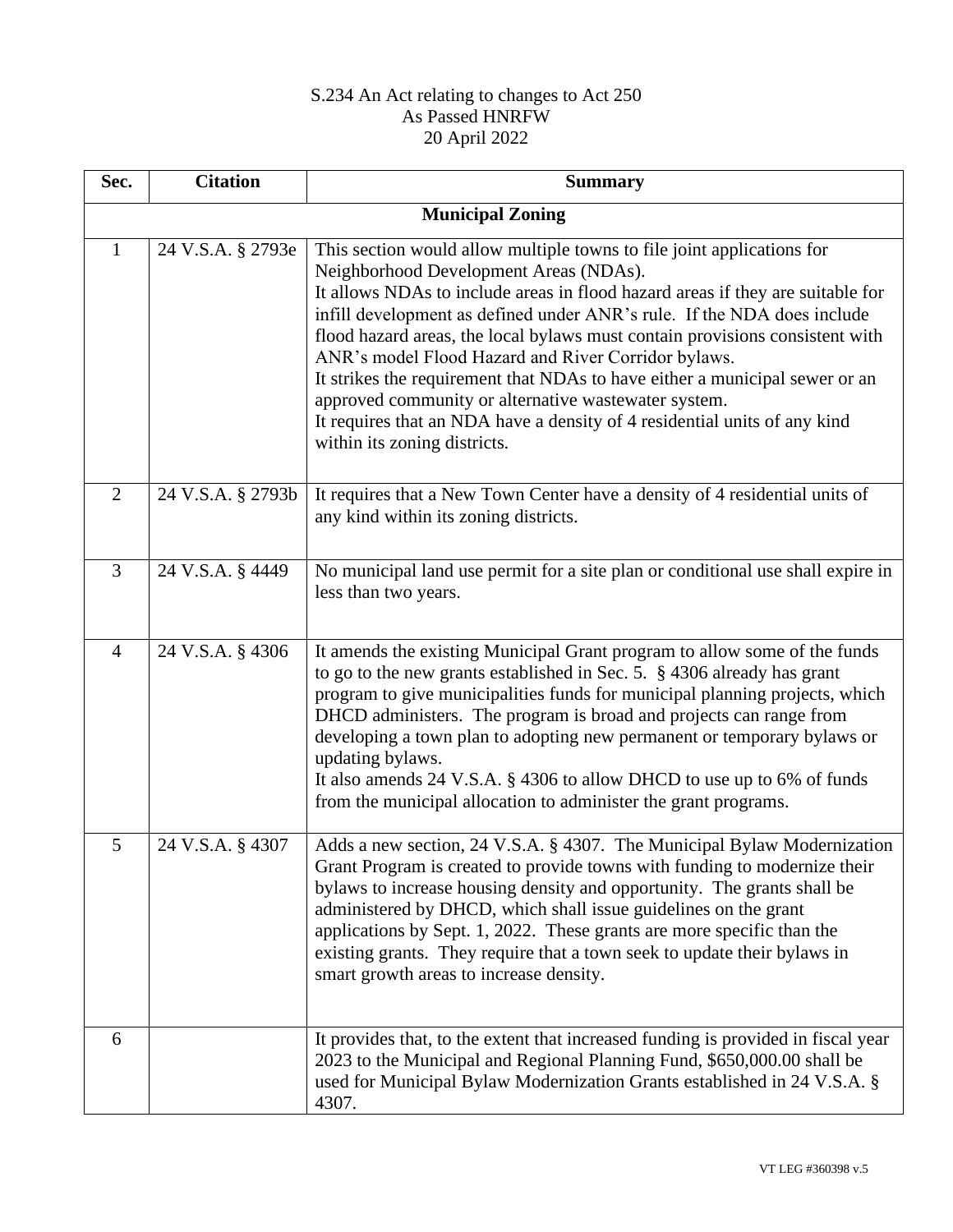| $\overline{7}$                                | 24 V.S.A. § 4414            | Prohibits towns from requiring more than one parking space per bedroom for<br>ADU <sub>s</sub> .                                                                                                                                                                                                                                                                                                                                                                                                                                                                                         |  |
|-----------------------------------------------|-----------------------------|------------------------------------------------------------------------------------------------------------------------------------------------------------------------------------------------------------------------------------------------------------------------------------------------------------------------------------------------------------------------------------------------------------------------------------------------------------------------------------------------------------------------------------------------------------------------------------------|--|
|                                               |                             |                                                                                                                                                                                                                                                                                                                                                                                                                                                                                                                                                                                          |  |
|                                               |                             | <b>Act 250</b>                                                                                                                                                                                                                                                                                                                                                                                                                                                                                                                                                                           |  |
| 8                                             | 10 V.S.A. § 6001            | Raises cap on number of PHPs that can be exempt from Act 250 in small<br>towns from 25 to 50 units<br>Updates definitions of: "flood hazard area," "river corridor," "mixed income<br>housing" and "priority housing project"<br>It also changes the definition of mixed income housing, so the calculation of<br>affordable housing units is adjusted based on number of bedrooms.<br>It expands the definition of priority housing projects in neighborhood<br>development areas to included "mixed use" development. Currently, in<br>NDAs, phps must consist exclusively of housing. |  |
| 9                                             | 10 V.S.A. § 6081            | Amends the exemption section of Act 250. It simplifies the exemption for<br>priority housing projects so that no permit or permit amendment is needed,<br>including for permits on existing projects that will include priority housing<br>projects.                                                                                                                                                                                                                                                                                                                                     |  |
| 10                                            | 10 V.S.A.<br>§6084(f)       | Repeals 10 V.S.A. $\S$ 6084(f), the simplified process that currently exists for<br>amending permit conditions for phps. Directly connected to Sec. 9.                                                                                                                                                                                                                                                                                                                                                                                                                                   |  |
| 11                                            | 10 V.S.A. § 6086            | Updates Criterion $1(D)$ to use the ANR definitions                                                                                                                                                                                                                                                                                                                                                                                                                                                                                                                                      |  |
| <b>Municipal Response to Act 250 Requests</b> |                             |                                                                                                                                                                                                                                                                                                                                                                                                                                                                                                                                                                                          |  |
| 12                                            | $10$ V.S.A. $6086(g)$       | Requires towns to respond to requests from Act 250 applicants within 90<br>days or the application shall be deemed to have no unreasonable burden<br>under criteria 6&7                                                                                                                                                                                                                                                                                                                                                                                                                  |  |
|                                               |                             | <b>Forest Blocks</b>                                                                                                                                                                                                                                                                                                                                                                                                                                                                                                                                                                     |  |
| 13                                            | 10 V.S.A. § 6001            | Adds definitions related to forest blocks and connecting habitat to be used in<br>criterion 8C                                                                                                                                                                                                                                                                                                                                                                                                                                                                                           |  |
| 14                                            | $10 V.S.A.$ §<br>6086(a)(8) | Adds new criterion to Act 250-8C which requires applicants to not cause<br>undue adverse impacts to forest blocks, connecting habitats, and rare and<br>irreplaceable natural areas.                                                                                                                                                                                                                                                                                                                                                                                                     |  |
| 15                                            |                             | Rulemaking for new Criterion 8C- forest blocks and connecting habitat                                                                                                                                                                                                                                                                                                                                                                                                                                                                                                                    |  |
| 16                                            | 10 V.S.A. § 127             | Requires ANR to map forest blocks and connecting habitat and to establish<br>procedures for updating maps.                                                                                                                                                                                                                                                                                                                                                                                                                                                                               |  |
| <b>Wood Product Manufacturers</b>             |                             |                                                                                                                                                                                                                                                                                                                                                                                                                                                                                                                                                                                          |  |
| 17                                            | 10 V.S.A. § 6001            | Definitions for Wood Product Manufacturers                                                                                                                                                                                                                                                                                                                                                                                                                                                                                                                                               |  |
| 18                                            | 10 V.S.A. $\S$<br>6086(c)   | Specifies permit conditions for Wood Product Manufacturers, allowing some<br>operation on nights, weekends, and holidays for deliveries from forestry<br>operations and for deliveries of fuel wood.                                                                                                                                                                                                                                                                                                                                                                                     |  |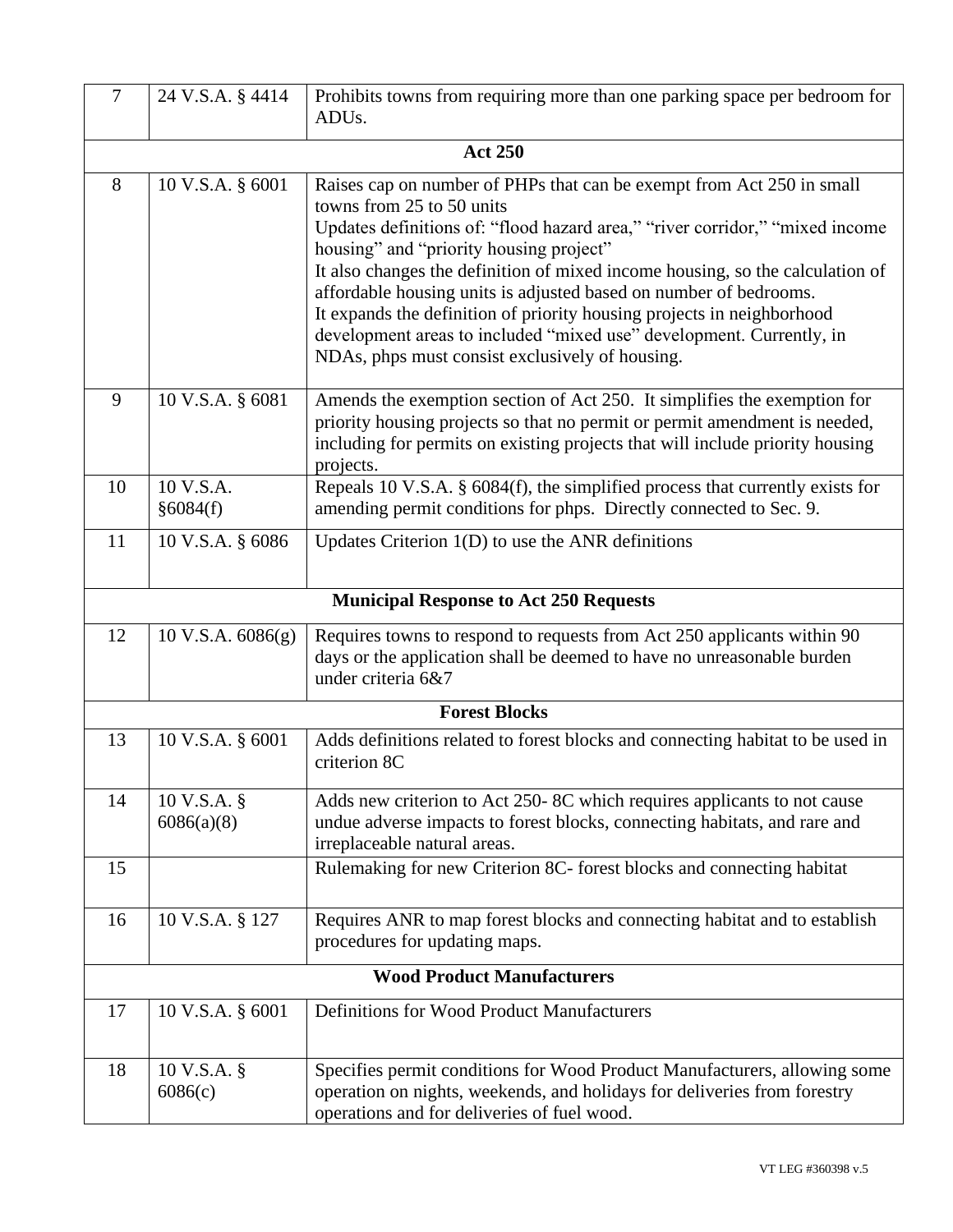| 19 | 10 V.S.A. § 6093 | It reduces the fee for primary ag soil mitigation for wood products                                                                                                                                                                                                                                                                                                                                                                                                                                                                                                                                                                                                                                                                                                                                                                                                                                                  |
|----|------------------|----------------------------------------------------------------------------------------------------------------------------------------------------------------------------------------------------------------------------------------------------------------------------------------------------------------------------------------------------------------------------------------------------------------------------------------------------------------------------------------------------------------------------------------------------------------------------------------------------------------------------------------------------------------------------------------------------------------------------------------------------------------------------------------------------------------------------------------------------------------------------------------------------------------------|
|    |                  | manufacturers. It currently would be between 2:1-3:1, but this lowers it to<br>1:1. That money goes to VHCB to conserve prime ag soils elsewhere.                                                                                                                                                                                                                                                                                                                                                                                                                                                                                                                                                                                                                                                                                                                                                                    |
|    |                  | <b>Jurisdiction in 1-acre towns</b>                                                                                                                                                                                                                                                                                                                                                                                                                                                                                                                                                                                                                                                                                                                                                                                                                                                                                  |
|    |                  |                                                                                                                                                                                                                                                                                                                                                                                                                                                                                                                                                                                                                                                                                                                                                                                                                                                                                                                      |
| 20 |                  | Intent language to clarify that the change in Sec. 21 is supposed to reflect the<br>current practice and not change how jurisdiction is calculated in 1-acre                                                                                                                                                                                                                                                                                                                                                                                                                                                                                                                                                                                                                                                                                                                                                         |
|    |                  | towns.                                                                                                                                                                                                                                                                                                                                                                                                                                                                                                                                                                                                                                                                                                                                                                                                                                                                                                               |
| 21 | 10 V.S.A. § 6001 | Amends the language to make the jurisdictional trigger for 1-acre towns                                                                                                                                                                                                                                                                                                                                                                                                                                                                                                                                                                                                                                                                                                                                                                                                                                              |
|    |                  | identical to the language for 10-acre towns.                                                                                                                                                                                                                                                                                                                                                                                                                                                                                                                                                                                                                                                                                                                                                                                                                                                                         |
|    |                  |                                                                                                                                                                                                                                                                                                                                                                                                                                                                                                                                                                                                                                                                                                                                                                                                                                                                                                                      |
|    |                  | <b>Reports</b>                                                                                                                                                                                                                                                                                                                                                                                                                                                                                                                                                                                                                                                                                                                                                                                                                                                                                                       |
| 22 |                  | Report on Act 250 Jurisdiction Over Agricultural Businesses due by Jan 1,<br>2023 from the NRB                                                                                                                                                                                                                                                                                                                                                                                                                                                                                                                                                                                                                                                                                                                                                                                                                       |
| 23 |                  | Designated Area Report; \$150,000 to DHCD to hire a consultant to review<br>the Designated Area Program. Report due July 1, 2023.                                                                                                                                                                                                                                                                                                                                                                                                                                                                                                                                                                                                                                                                                                                                                                                    |
| 24 |                  | Report from NRB to report to General Assembly on various Act 250 topics<br>including: how to transition to location-based jurisdiction, how to use the                                                                                                                                                                                                                                                                                                                                                                                                                                                                                                                                                                                                                                                                                                                                                               |
|    |                  | Capability and Development Plan, the effectiveness of the current fee                                                                                                                                                                                                                                                                                                                                                                                                                                                                                                                                                                                                                                                                                                                                                                                                                                                |
|    |                  | structure, and assessment of current staff levels.                                                                                                                                                                                                                                                                                                                                                                                                                                                                                                                                                                                                                                                                                                                                                                                                                                                                   |
|    |                  | H.492                                                                                                                                                                                                                                                                                                                                                                                                                                                                                                                                                                                                                                                                                                                                                                                                                                                                                                                |
| 25 |                  | Purpose section.                                                                                                                                                                                                                                                                                                                                                                                                                                                                                                                                                                                                                                                                                                                                                                                                                                                                                                     |
| 26 | 10 V.S.A. § 6021 | Amends the statute which establishes the Natural Resources Board. This<br>section changes the name of the Board to the Environmental Review Board.<br>The Board shall have 5 members appointed by the Governor after applicants<br>are reviewed by the Environmental Review Board Nominating Committee.<br>The Chair shall be a full-time position, and the other four members shall be<br>half-time positions. It adds language for types of skills sought and<br>encourages diversity in the members of the Board. Terms are for 5 years.<br>There are no alternates. Terms start on July 1 and end on June 30. Vacancies<br>are to be filled for remainder of term. Members may seek reappointment.<br>Members are only removable by the other Board members for cause after<br>notice and a hearing, using procedures adopted by the Board. Retiring<br>members may remain part of a case until it is concluded. |
| 27 | 10 V.S.A. § 6032 | Adds a new section which establishes the Environmental Review Board<br>Nominating Committee. The Nominating Committee shall advertise<br>vacancies on the Board, review applicants for Board positions, and<br>recommend qualified candidates to the Governor. The Committee shall be<br>made up for 3 members of the Executive Branch appointed by the Governor,<br>with at least one from the Dept of HR; 2 members of the House appointed by<br>the Speaker; and 2 members of the Senate appointed by the Committee on<br>Committees. Terms for Committee members shall last for 2 years.                                                                                                                                                                                                                                                                                                                         |
| 28 | 10 V.S.A. § 6025 | It directs the Board to adopt rules of procedure for hearing appeals.                                                                                                                                                                                                                                                                                                                                                                                                                                                                                                                                                                                                                                                                                                                                                                                                                                                |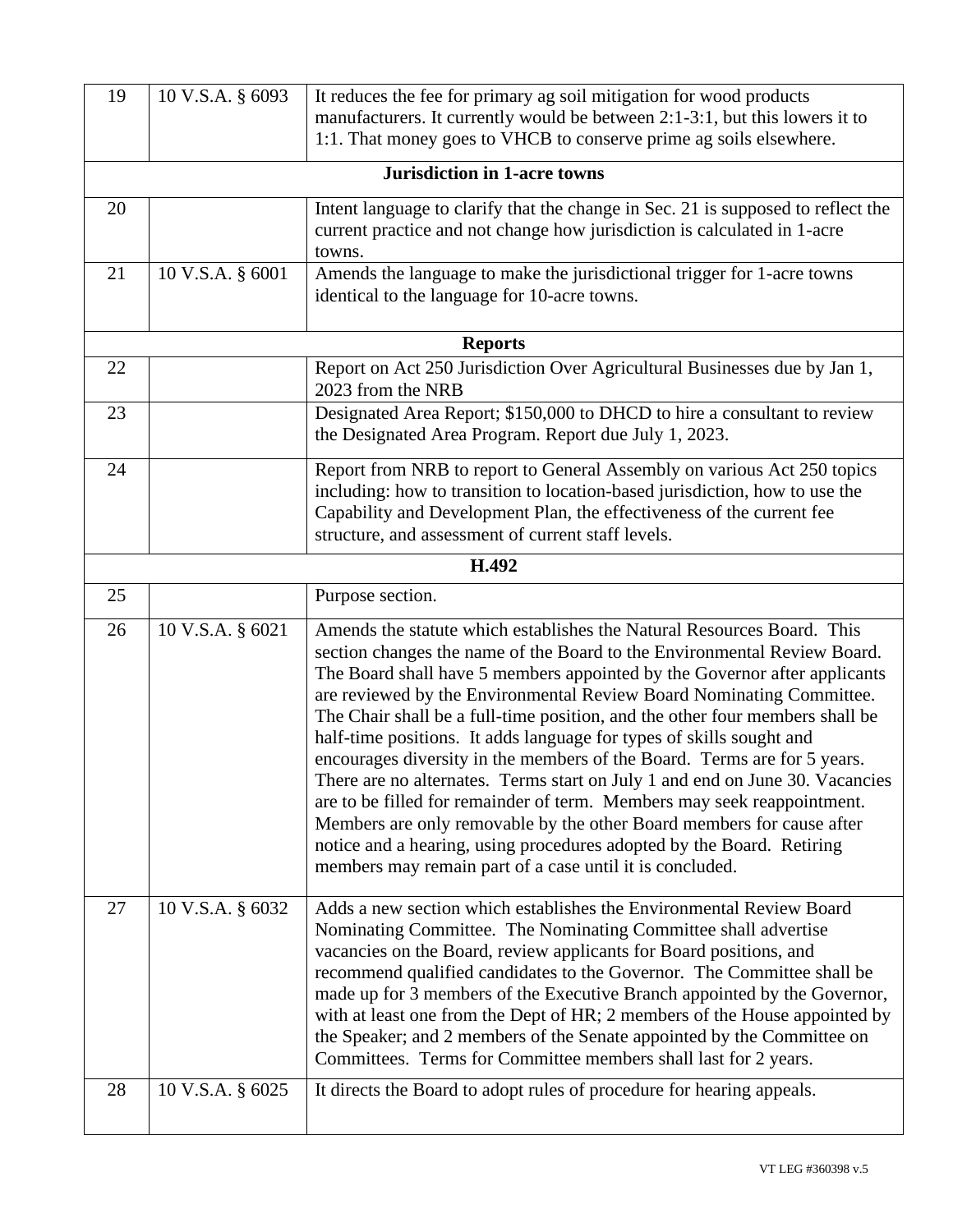| 29 | 10 V.S.A. § 6027 | Amends the powers of the Board. It adds language reaffirming the                |
|----|------------------|---------------------------------------------------------------------------------|
|    |                  | supervisory authority of the Board and District Commissions. It requires the    |
|    |                  | Board to publish its decisions online. It gives the Board the power to hear     |
|    |                  | appeals. This is in addition to the Board's existing duties in statute, which   |
|    |                  | include:                                                                        |
|    |                  | administer oaths, take depositions, subpoena and compel the                     |
|    |                  | attendance of witnesses, and require the production of evidence                 |
|    |                  | enter upon lands of parties before it and for investigations                    |
|    |                  | apply and receive grants                                                        |
|    |                  | manage workload of District Commissions.                                        |
|    |                  | allow for joint hearings                                                        |
|    |                  | publish index of decisions, including its own                                   |
|    |                  | manage process for issuing land use permits                                     |
|    |                  | initiate enforcement                                                            |
|    |                  | initiate and hear petitions for revocation of permits (this is a change;        |
|    |                  | the Environmental Court hears these petitions currently)                        |
|    |                  | hear appeals for fee refund requests                                            |
| 30 | 10 V.S.A. § 6022 | It gives the Board authority to hire additional permanent personnel. It also    |
|    |                  | states that the Board shall hire an Executive Director. The duties of the       |
|    |                  | <b>Executive Director shall be:</b>                                             |
|    |                  | (1) supervising and administering the operation and implementation of Act       |
|    |                  | 250 and the Board's rules;                                                      |
|    |                  | (2) assisting the Board in its duties and administering Act 250;                |
|    |                  | (3) employing such staff as may be required to carry out the functions of the   |
|    |                  | Board; and                                                                      |
|    |                  | (4) preparing an annual budget for submission to the Board.                     |
|    |                  |                                                                                 |
| 31 | 10 V.S.A. § 6084 | It shifts the burden of providing notice of applications to the District        |
|    |                  | Commissions and requires notice be posted on the Board's website.               |
|    |                  |                                                                                 |
| 32 | 10 V.S.A. §      | Strikes reference to appeals going to E-Court and clarifies that requests to    |
|    | 6086(f)          | stay a permit that has been appealed should be made to the Board (not the       |
|    |                  | Court). NEW FROM H.492                                                          |
|    |                  |                                                                                 |
| 33 | 10 V.S.A. § 6089 | Provides the procedure for appeals. Appeals of jurisdictional opinions and      |
|    |                  | permit decisions go to Board, with fee of \$295. To appeal, must have party     |
|    |                  | status which requires participation at hearings before District Commission.     |
|    |                  | Board shall hold a de novo hearing on the appeal. The hearing shall be in the   |
|    |                  | town or as close as possible to the site at issue in the appeal. Appeal must be |
|    |                  | filed within 30 days of a decision by District Commission. It adds limits to    |
|    |                  | the types of prehearing discovery that may be used. Prefiled expert witness     |
|    |                  | testimony must follow VT Rules of Civil Procedure. For non-expert               |
|    |                  | witnesses, interrogatories are limited to ID of witness and summary of          |
|    |                  | testimony. Parties may request to enter land at issue. Parties may not use      |
|    |                  | depositions, unless allowed by the Board.                                       |
|    |                  | Appeals of Board decisions go to the Supreme Court. Appeal to Supreme           |
|    |                  | Court is limited to objections raised                                           |
|    |                  |                                                                                 |